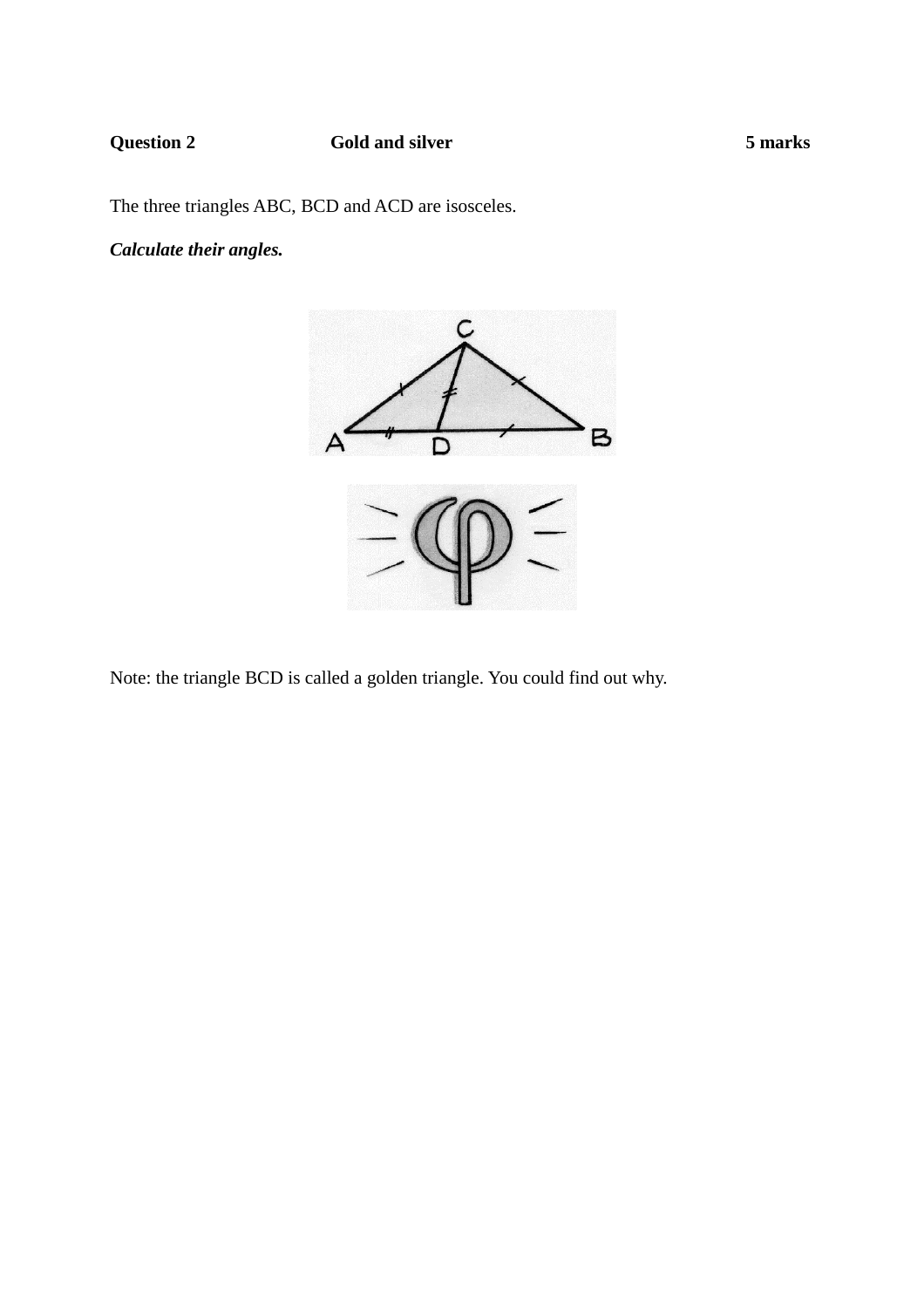### **Questions 3 Roll the dice 7 marks**

The sum of the two numbers on opposite sides of a dice is always 7. A dice with 6 faces is placed on a 4 x 4 grid as shown. The face of the dice in contact with the grid is the number 4. The squares on the grid are the same size as the face of the dice. The dice is rolled over on an edge to move to another square eventually reaching the square marked A. This takes 6 moves. There are 20 different possible paths. For each path you can find the total of all the numbers that had contact with the grid.

### *Find the path that has the smallest total and another which has the biggest total.*



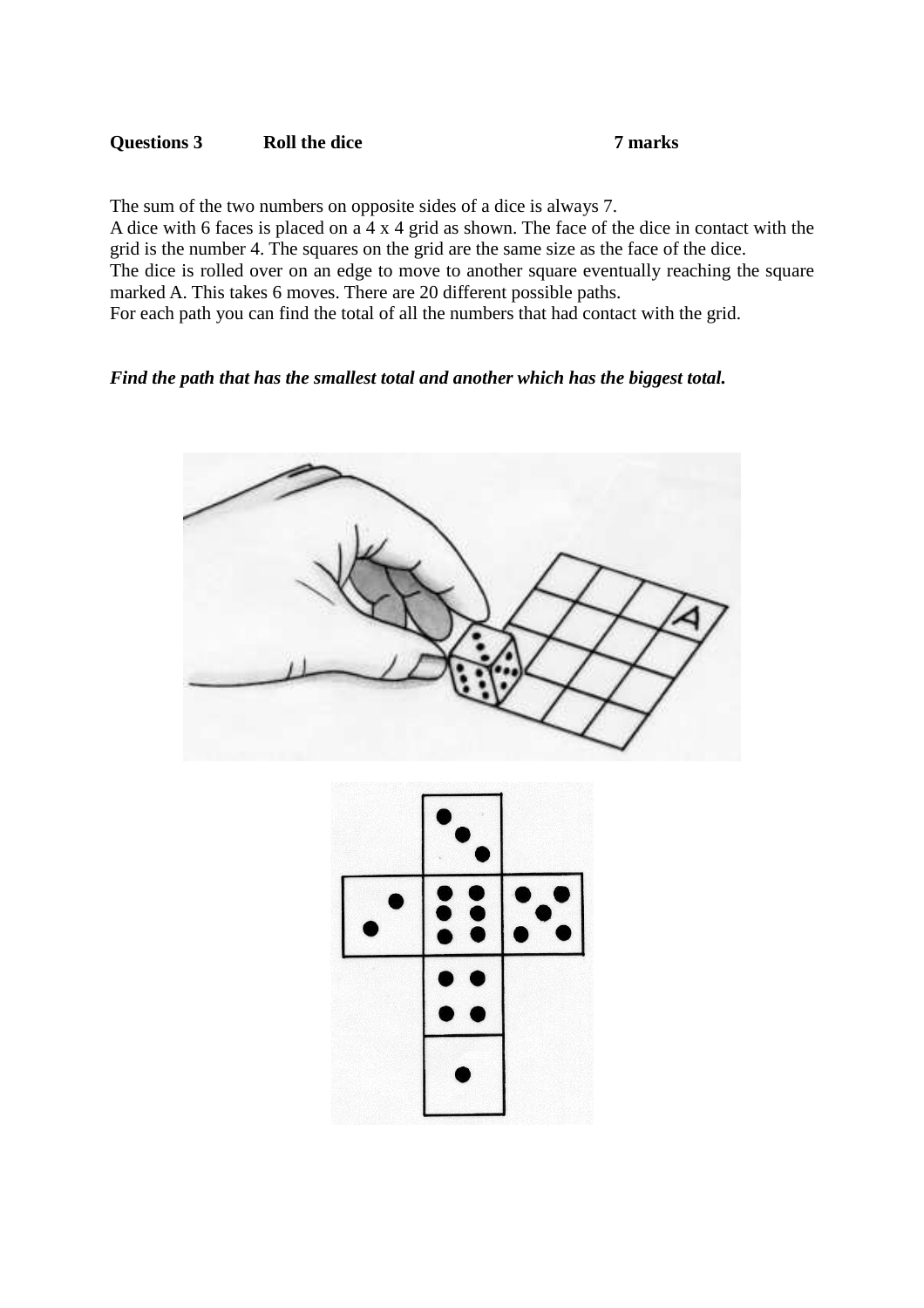### **Question 4 All in a row 5 marks**

Five tokens have been placed on a strip of six squares. Each token has been numbered using a different digit from 1 to 5.

The game is to move the tokens and place them in ascending order from left to right keeping to the rules:

- at every move there is only one token on each square
- each token can be moved once and once only
- a token can leap over one or more others
- at the end of the game the empty square is on the extreme right.

*At the beginning of the game the token is on the first square on the left and the token*  $\Phi$ **is on the second square. List the possible positions of the other tokens at the start of the** *game.*

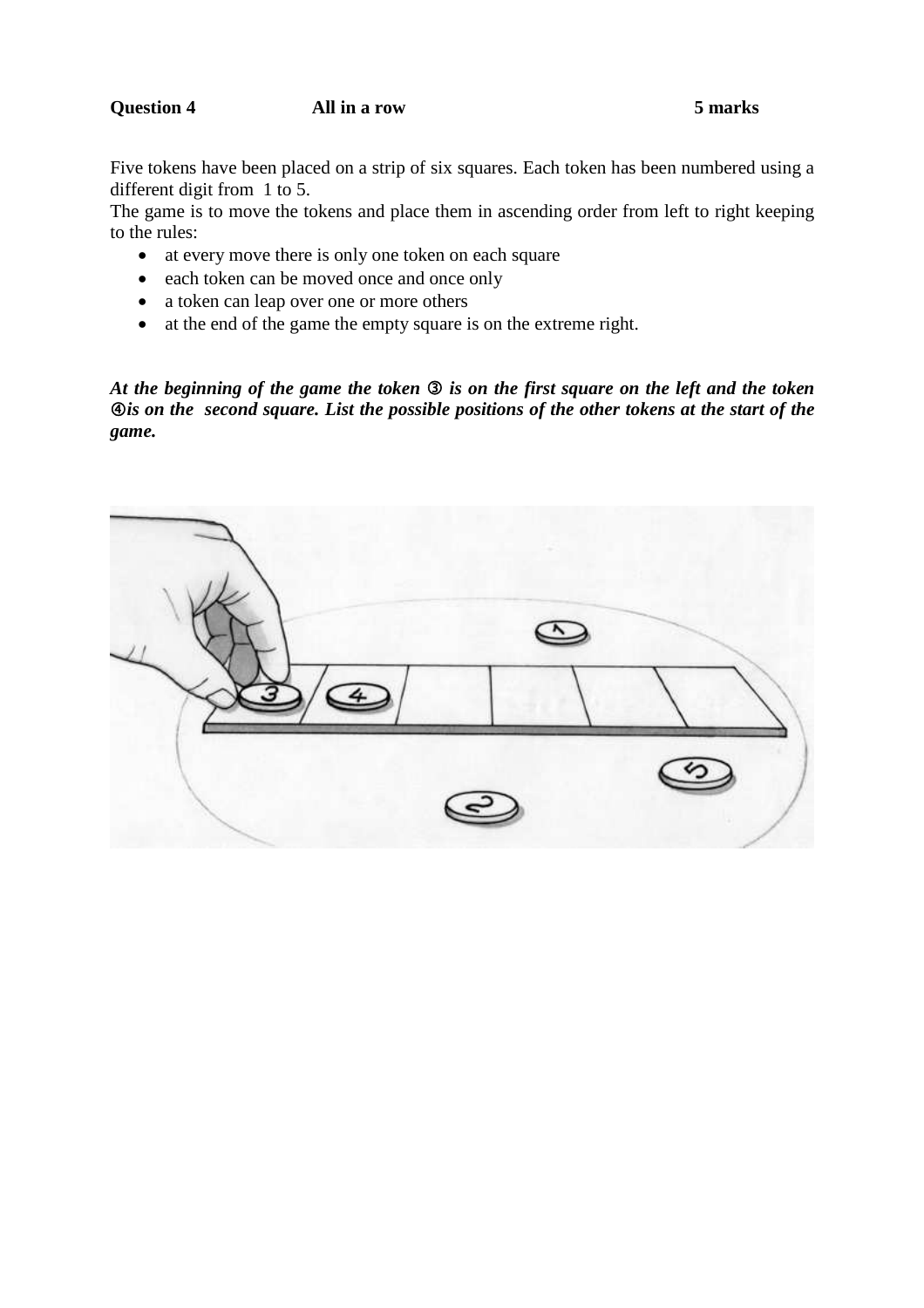# **Question 5** Cross over 7 marks

While on his ski holiday Oscar was sitting on chair 110 of the chair lift when he passed chair 130 going down. At the very same time his sister Eloïse who was in chair 290 passed chair 250.

The chairs which are evenly spaced are fixed to the cable in numerical order starting with chair 1.

### *Work out the total number of chairs using this information. Justify your answer.*

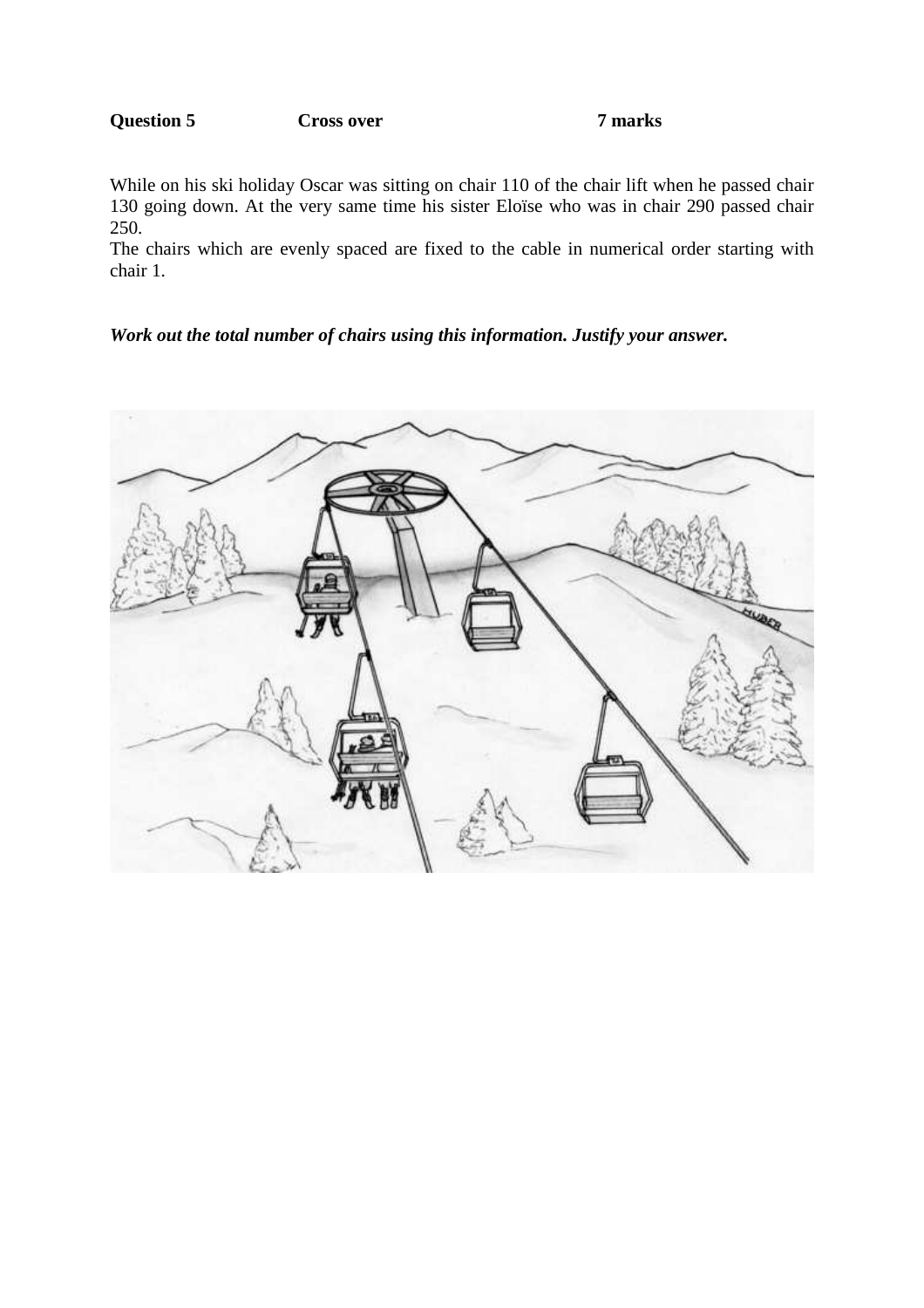**Code breaker 5 marks** 

Astrid has written 5 equations using the letters of her name to help her work out, if she ever needs to, the 6 number code for her wall safe.

 $A + S = T$  $R + I = A$  $A - S = D$  $D \times D = I$  $T : D = I$ 

Each letter of her name corresponds to a digit in the code.

The 6 digits in the code are different.

The 6 digits in the code are written in the order of the letters in her name.

### *Find Astrid's code. Justify your answer.*

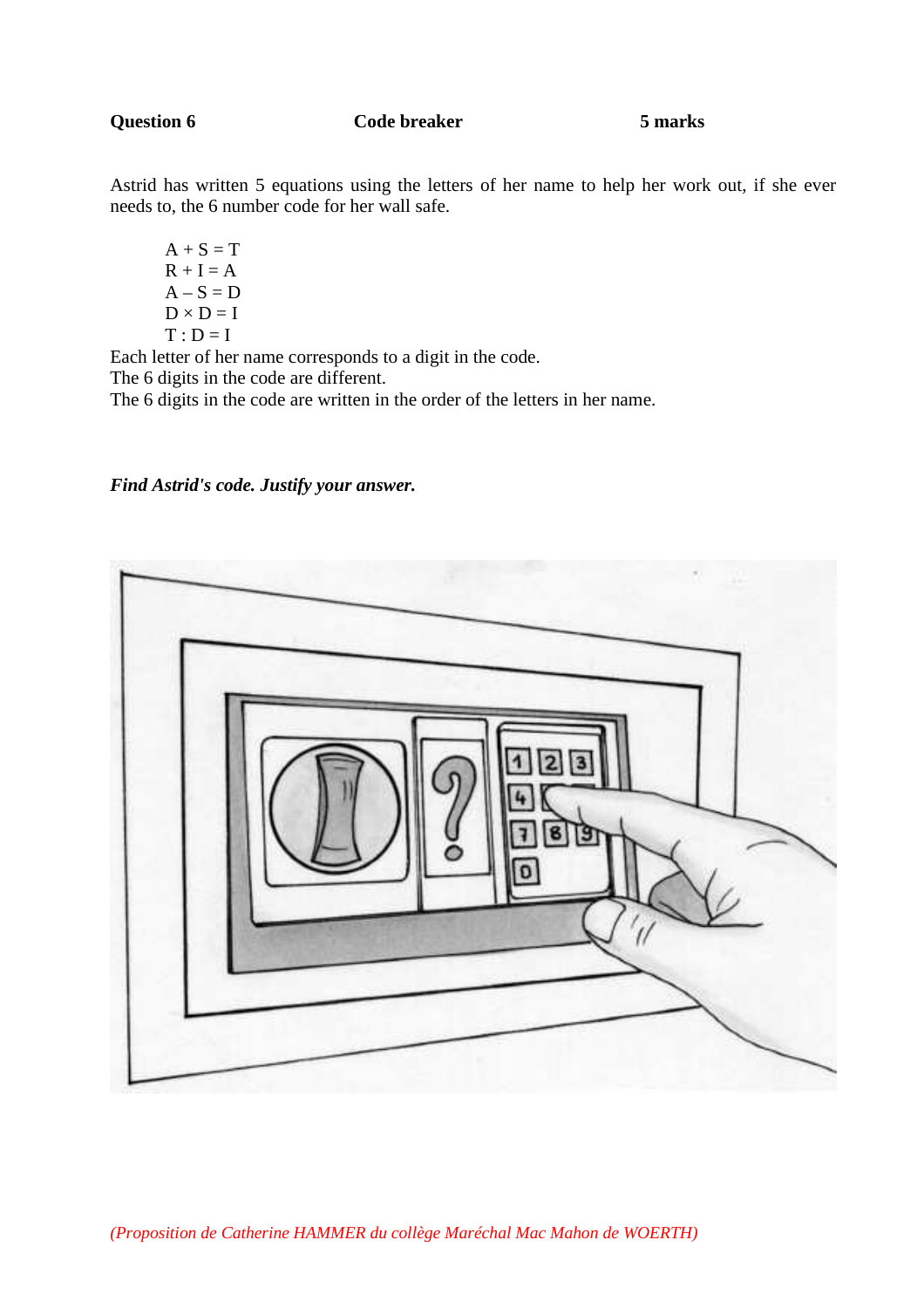### **Question 7** Too many trolls 7 marks

You have fallen into a subterranean labyrinth of interconnected halls that is home to a tribe of trolls, creatures as ugly as they are dangerous. Your goal: to get out without being caught!

To help you have a plan of the labyrinth, 20 magic potions and some important information:

- there are 9 halls containing a total of 72 trolls
- 11 trolls are in hall C
- hall B, into which you have fallen, is empty
- the sum of the number of trolls in any straight line, including diagonals, is always the same
- each magic potion can immobilise only one troll
- you can only get out of a hall after you have immobilised all the trolls that are in there.
- the exits from the labyrinth are in halls G, H and I.



*What pathway will you take to get out of the labyrinth? Explain your answer.*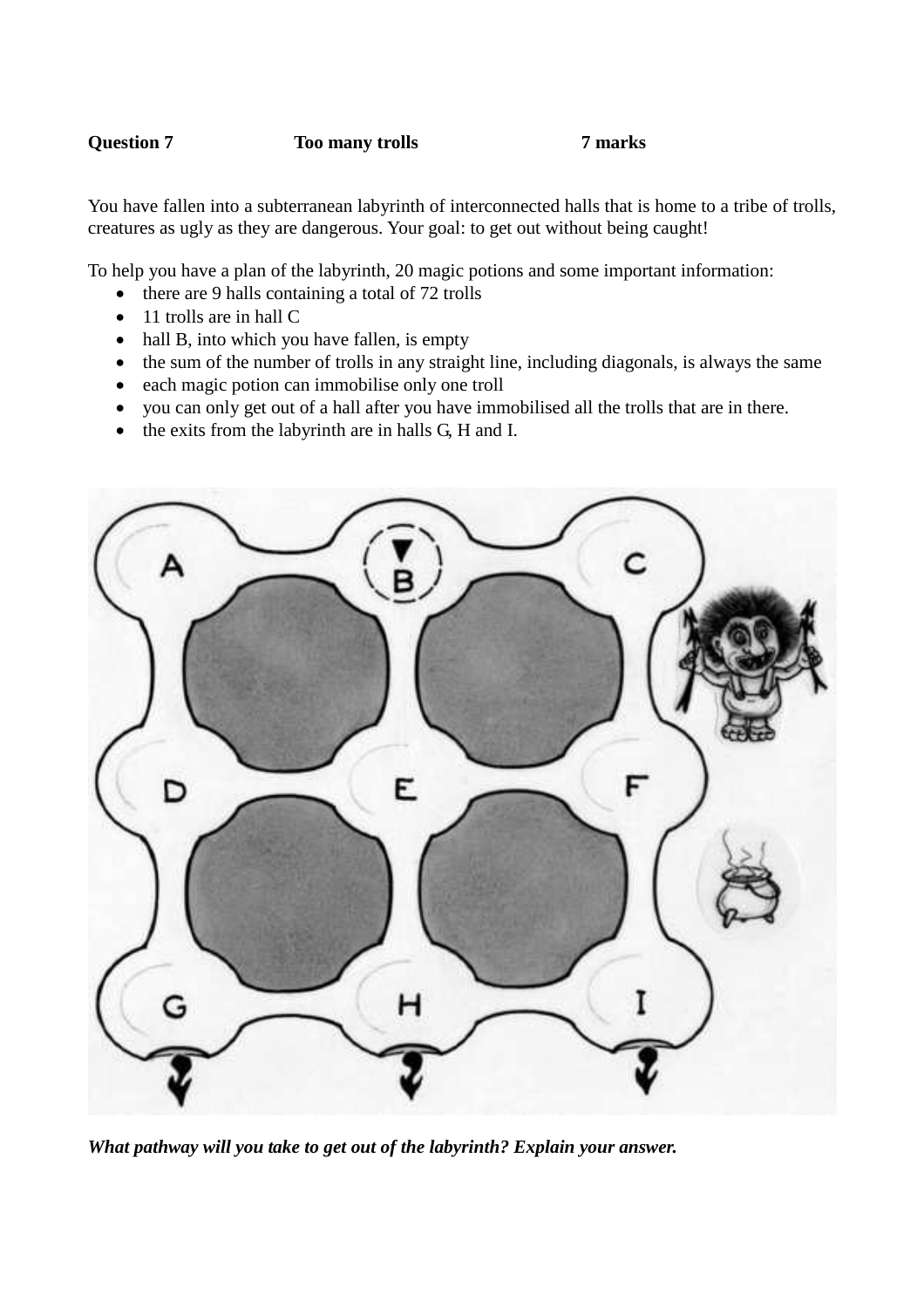### **Question 8 Walk this way 5 marks**



On the walkway shown in the diagram an ant is moving at constant speed along the line up the middle. The platform is also moving down at a constant speed.

When the ant is 9 cm away from the edge the moving platform is 6 cm above the walkway on the left hand side. It is 9.2 cm above the right hand side of the walkway. The platform is 4.8 cm wide.

The ant can only move on a flat surface, it cannot jump or go up or down steps.

*Can the ant move from one side of the walkway to the other without difficulties? Justify your answer.*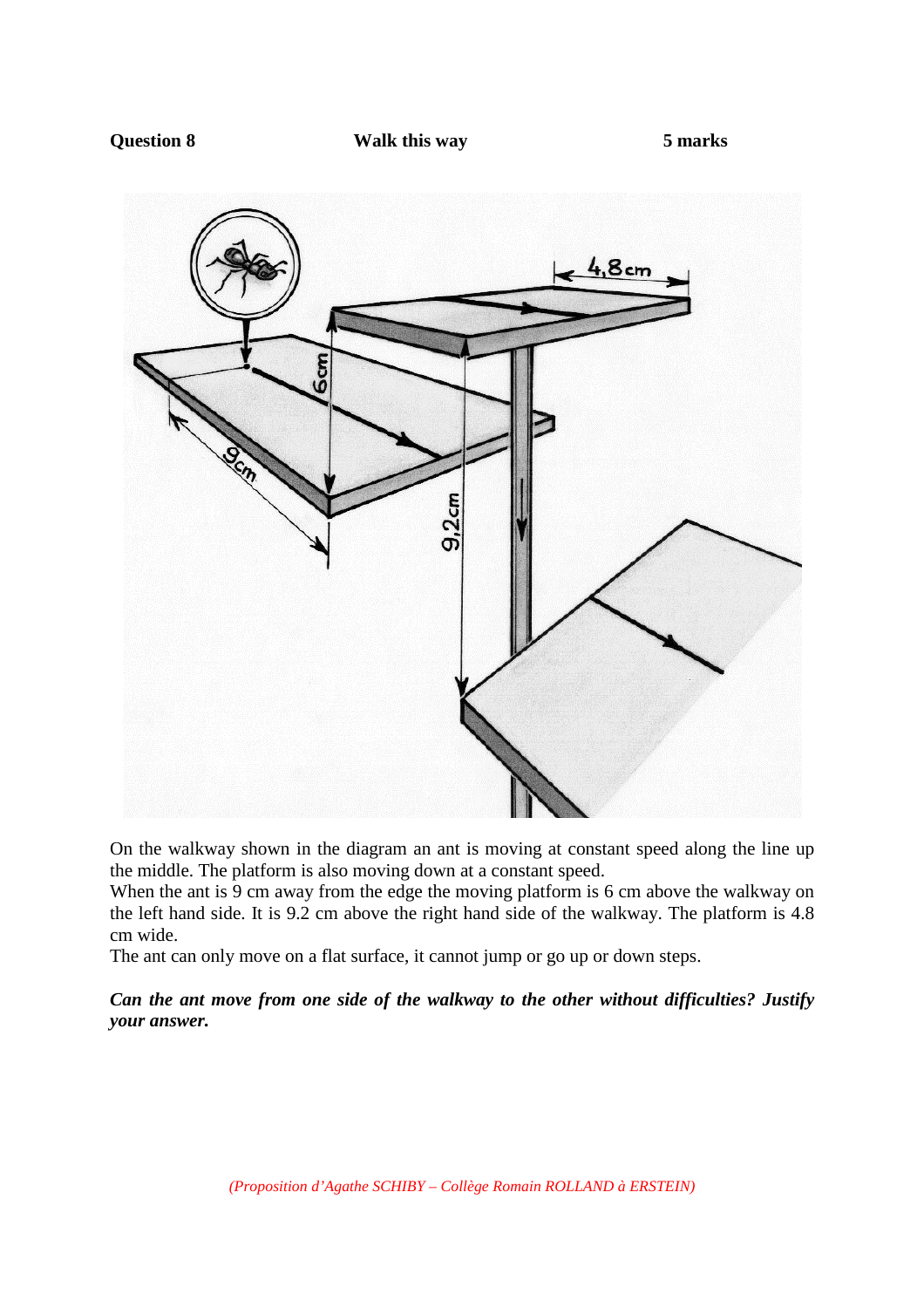**Question 9** Net result 7 marks

A regular pyramid with apex A and square base BCDE is cut by a plane which passes through the mid-points of the sides CA, CD, BA, and BE. The cut produces two solid figures: a hexahedron with 6 faces and a pentahedron with 5. The lengths shown are in centimetres.



*Construct the nets of the two solids.*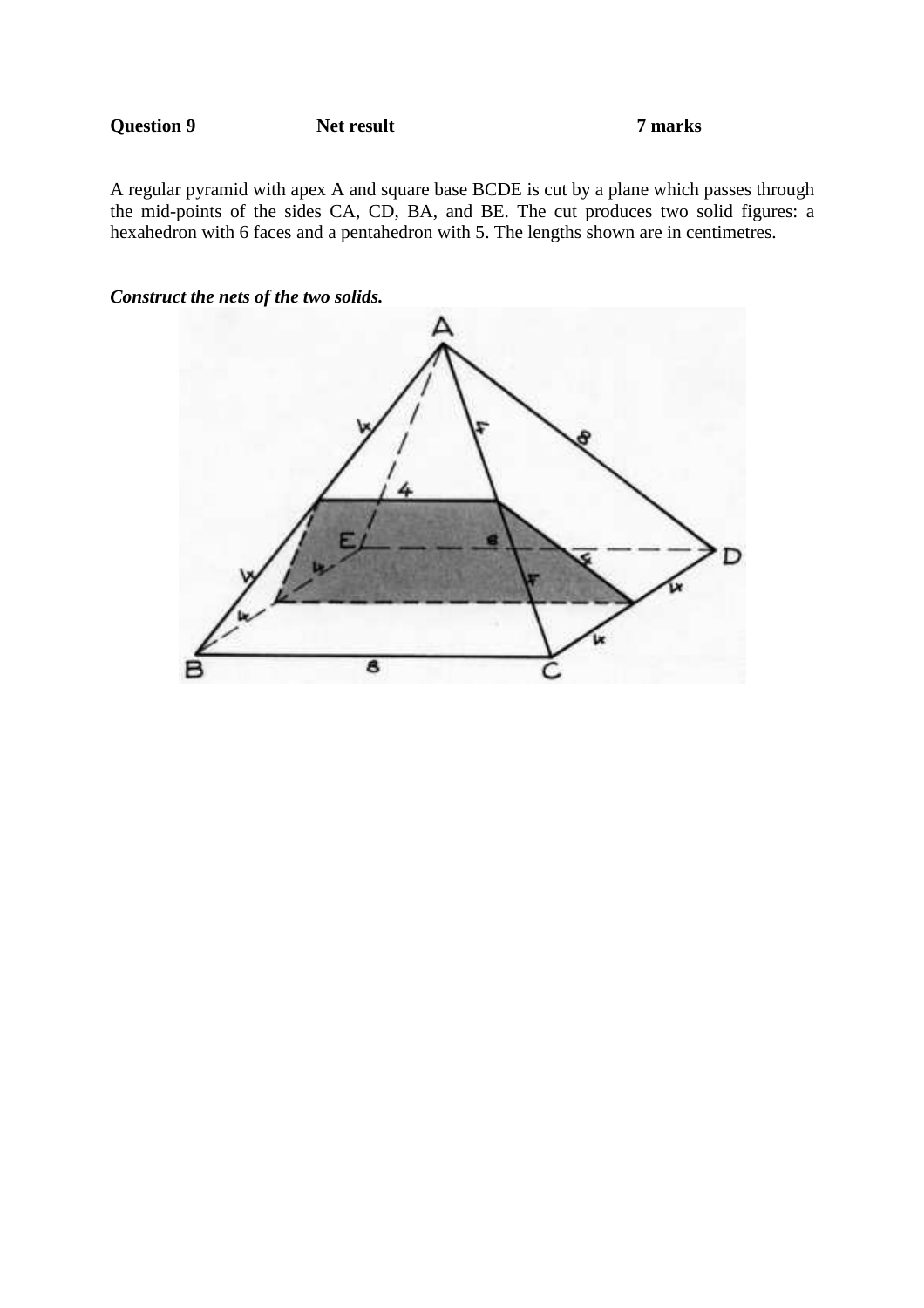

Two equilateral triangles ADE and ABC have been drawn on an isometric grid as shown.

*What is the relationship between the areas of the two triangles? Justify your answer.*

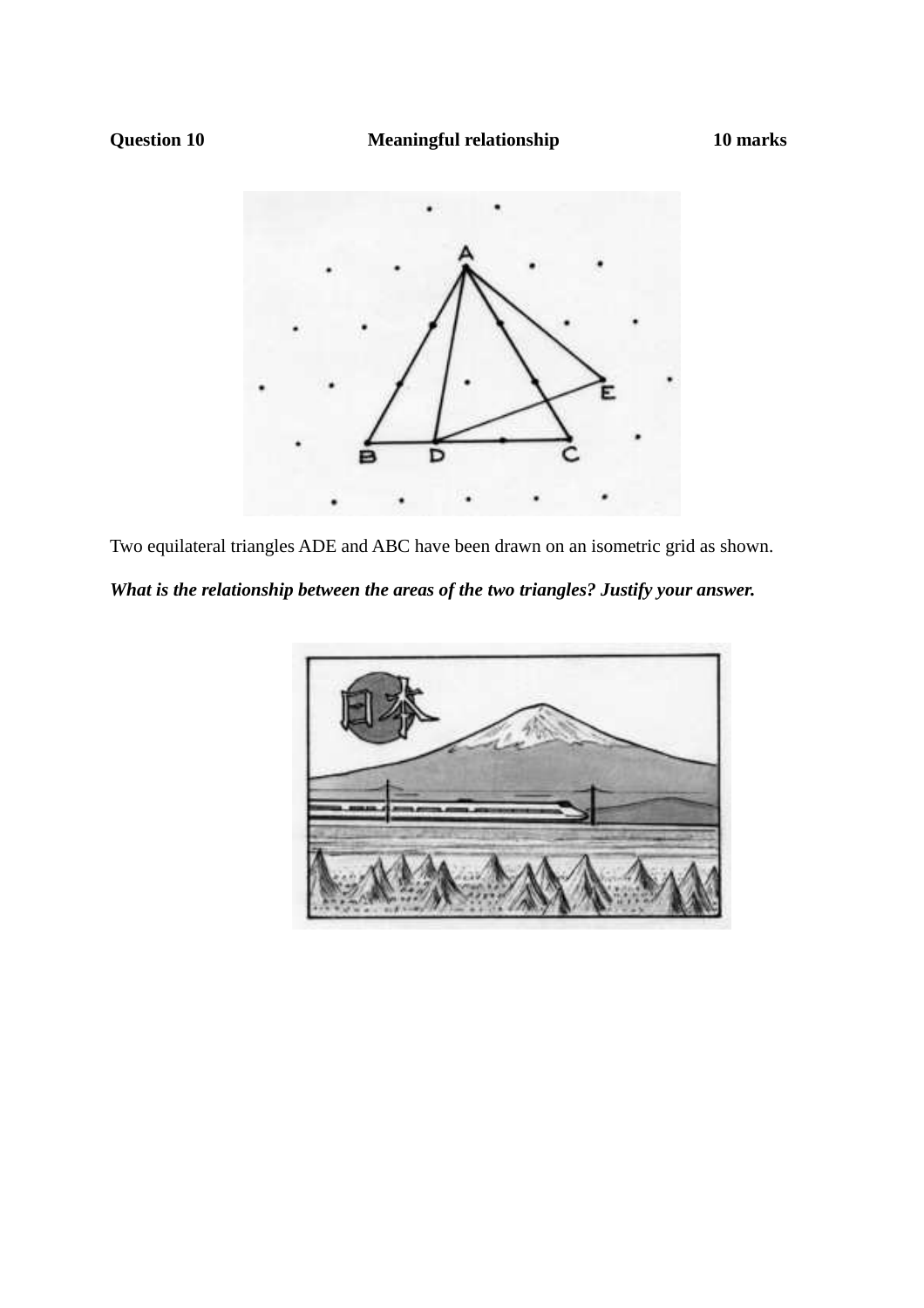### **Question 11 Give them an inch 5 marks Senior classes only**

Up until 2012 the diameter of the wheels on a mountain bike was 26 inches. Since 2015 that diameter size has been discontinued. Now mountain bikes are fitted with wheels of diameter 27.5 inches or 29 inches.

When a wheel of radius *R* meets an obstacle of height *h* the cyclist has to make more effort to get over the obstacle. The smaller the angle  $\alpha$  is, the smaller the effort needed.



*For an obstacle of height h = 8 inches, calculate the angle*  $\alpha$  *for each of the three wheel diameters.*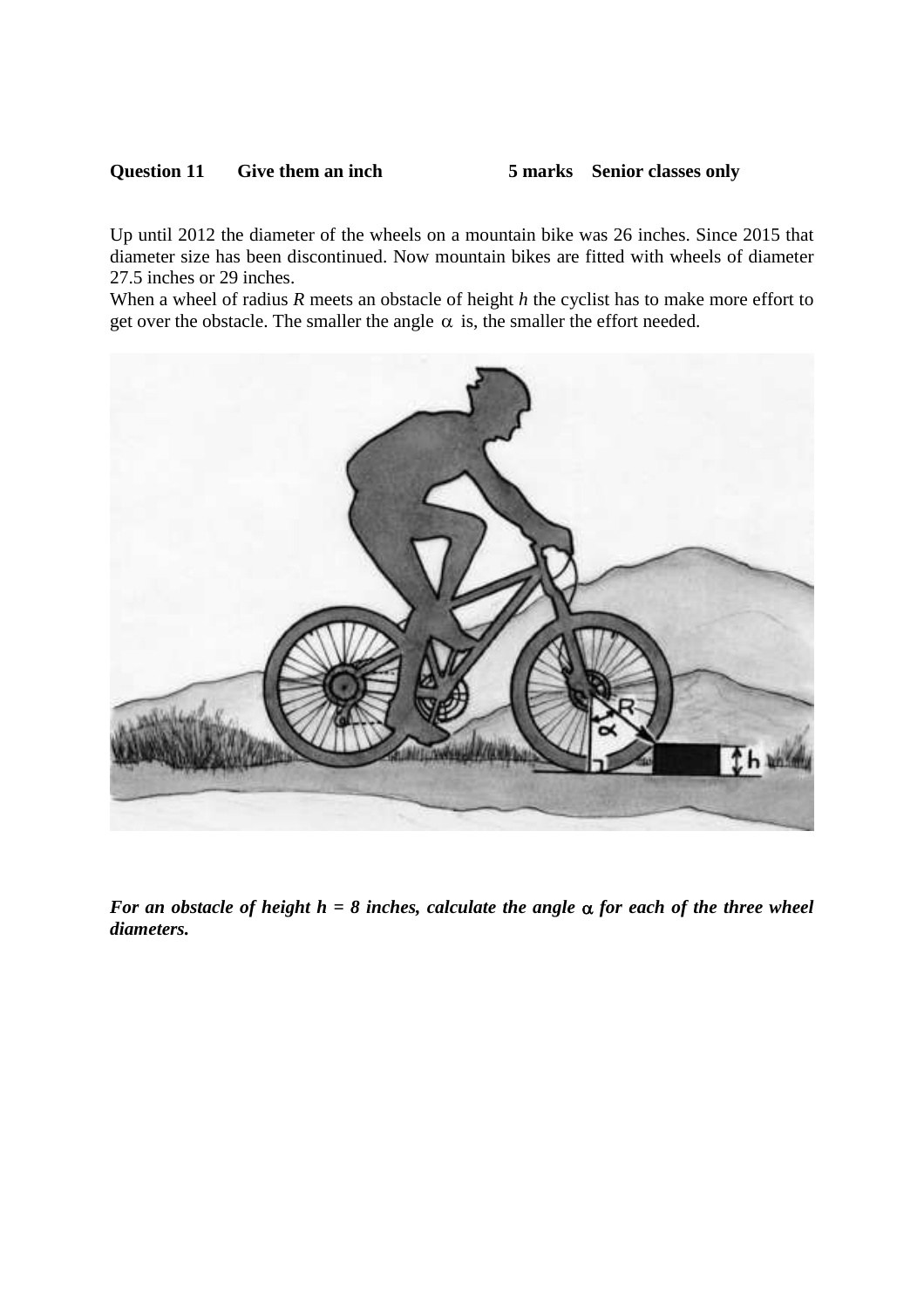# **Question 12 Equal opportunities 7 marks Senior classes only**

### The diagram shows two correct equations. The first one with digits is quite amazing.

*Show that the first equation is correct.*

In the second one  $a$ , b and c represent 3 different numbers.

*Show that this equation is also correct no matter what values* a, b and c *have as long as* c *is not zero.*

# $\overline{5}$ 5  $\overline{b}$ b a  $\overline{C}$ C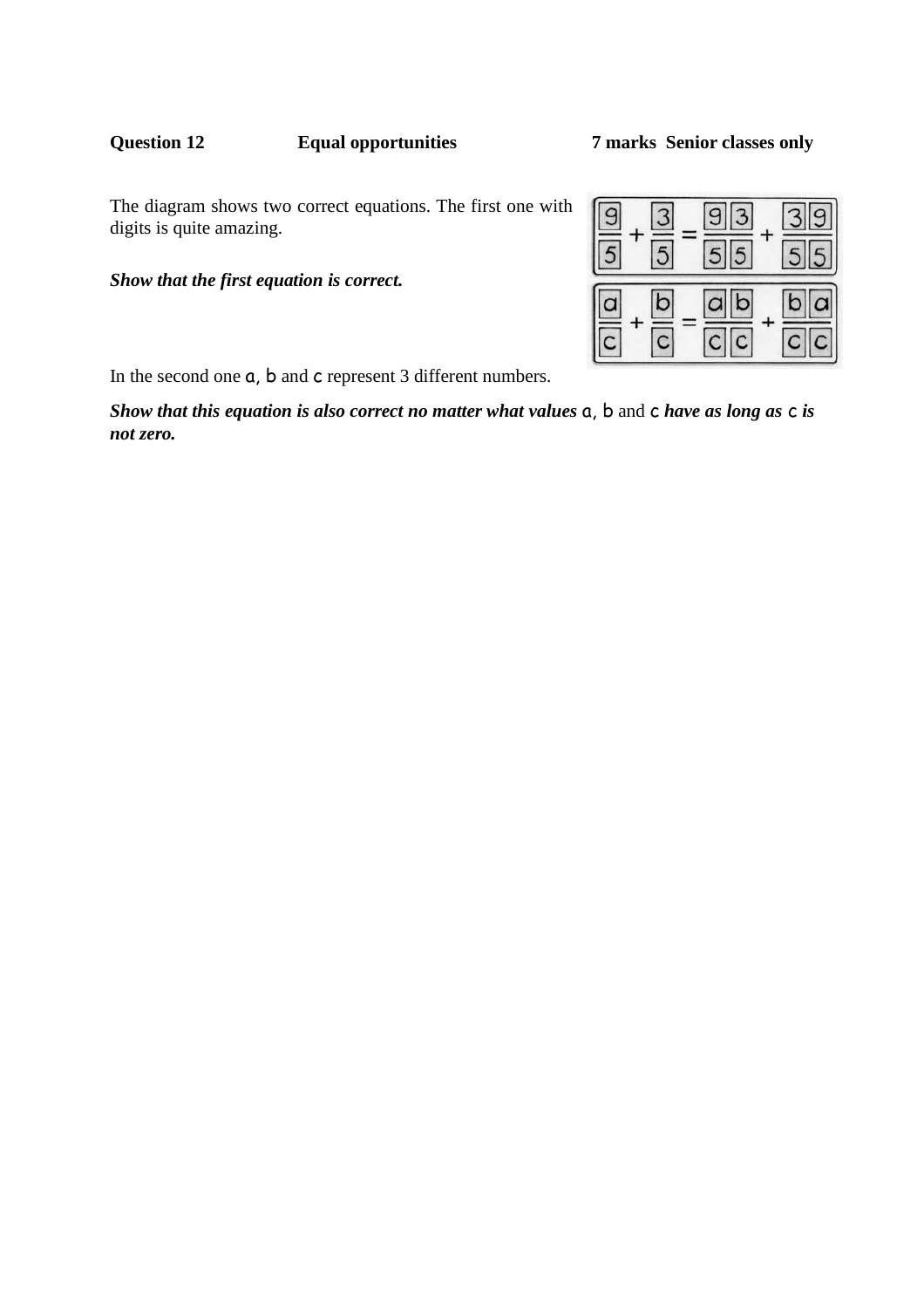| <b>Question 13 General</b> | Area formula | 10 points Senior classes only |
|----------------------------|--------------|-------------------------------|
|                            |              |                               |

How can you calculate the area of a convex quadrilateral?\*

This process will allow you to discover the formula.:

Draw a convex quadrilateral and mark the mid-points of the four sides. Draw a line in red which joins the mid-points of two opposite sides. Draw a line in green from another mid-point perpendicular to this red line. Then draw a line in blue from the fourth mid-point perpendicular to the red line. Cut the quadrilateral into the four parts as shown. Put the four parts together to form a rectangle. It is then easy to find the area of the rectangle.

*Prove that the figure you get is a rectangle. Stick your rectangle to the answer sheet. Draw another convex quadrilateral. After showing what measurements you need to know in the quadrilateral, write down the formula which gives its area.*



\*Note: A convex polygon is one which has all its interior angles less than 180°. Here is a nice animation that lets you see that.

http://www.mathopenref.com/polygonconvex.html